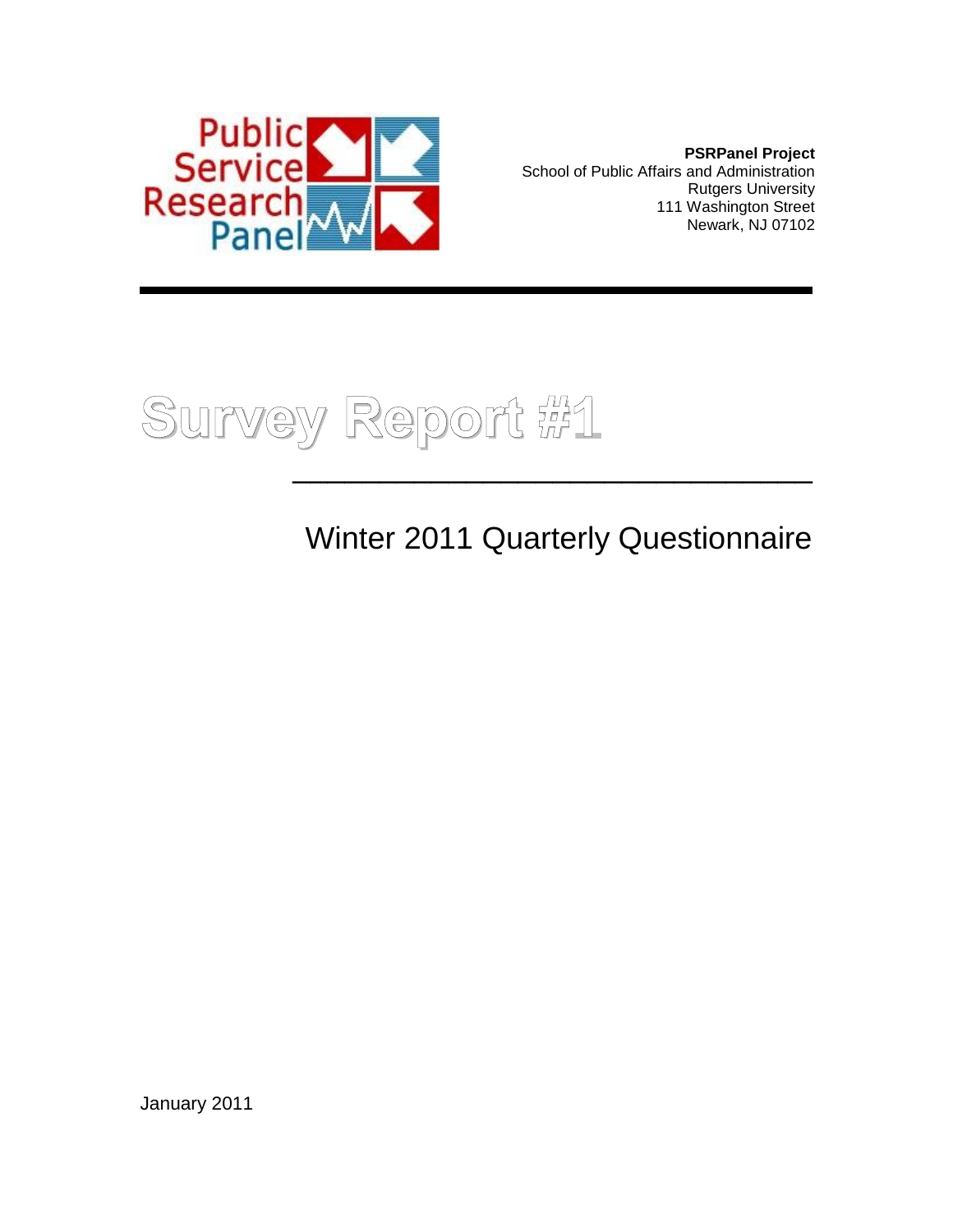## **About the Survey**

This Survey Report presents findings of a PSRPanel online survey about public and non-for-profit career issues.

The survey was conducted in January 2011, and included online responses from 194 panelists.

## **About the Panel**

The Public Service Research Panel, PSRPanel, is an online community of public service professionals who sign up to participate in occasional web-based surveys and studies about the important work they do and the organizations they help lead.

It is important to point out that the panel is not a random sample, and thus the results are not scientifically projectable to the larger population.

For more information visit [www.psrpanel.org](http://www.psrpanel.org/) or email [psrpanel@rutgers.edu](mailto:psrpanel@rutgers.edu)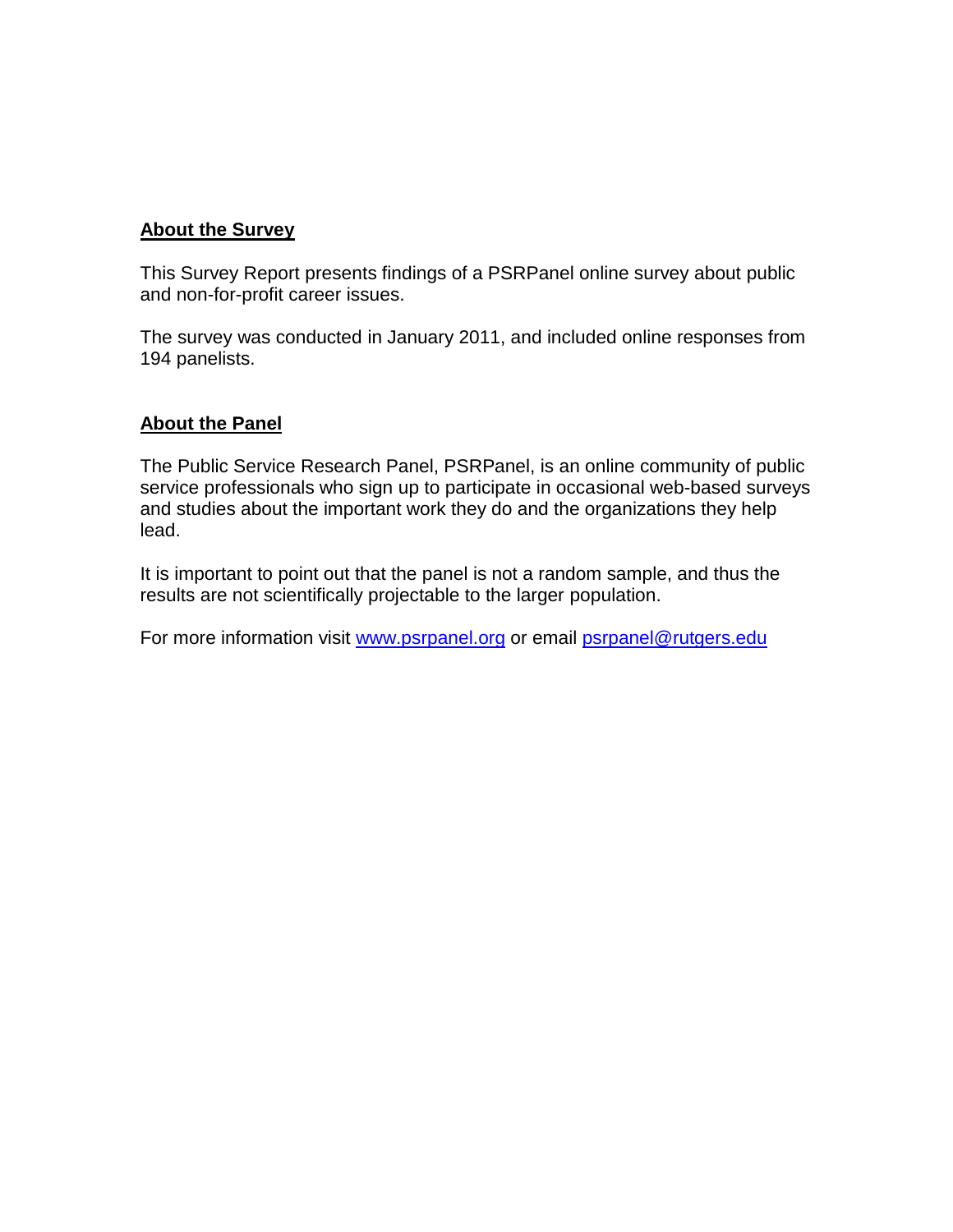| 1. Generally speaking, would you say things in this country are heading in the right direction, or are they off on<br>the wrong track? |                                   |                          |  |
|----------------------------------------------------------------------------------------------------------------------------------------|-----------------------------------|--------------------------|--|
|                                                                                                                                        | <b>Response</b><br><b>Percent</b> | <b>Response</b><br>Count |  |
| <b>Right direction</b>                                                                                                                 | 54.2%                             | 104                      |  |
| Wrong track                                                                                                                            | 45.8%                             | 88                       |  |
|                                                                                                                                        | answered question                 | 192                      |  |
|                                                                                                                                        | skipped question                  | $\overline{2}$           |  |

| 2. Is now a good time, or bad time, to work in the |            |                   |                          |
|----------------------------------------------------|------------|-------------------|--------------------------|
|                                                    | Good time  | <b>Bad time</b>   | <b>Response</b><br>Count |
| public sector?                                     | 48.9% (90) | 51.1% (94)        | 184                      |
| non-profit sector?                                 | 39.7% (73) | 60.3% (111)       | 184                      |
| private (for-profit) sector                        | 50.0% (91) | 50.0% (91)        | 182                      |
|                                                    |            | answered question | 186                      |
|                                                    |            | skipped question  | 8                        |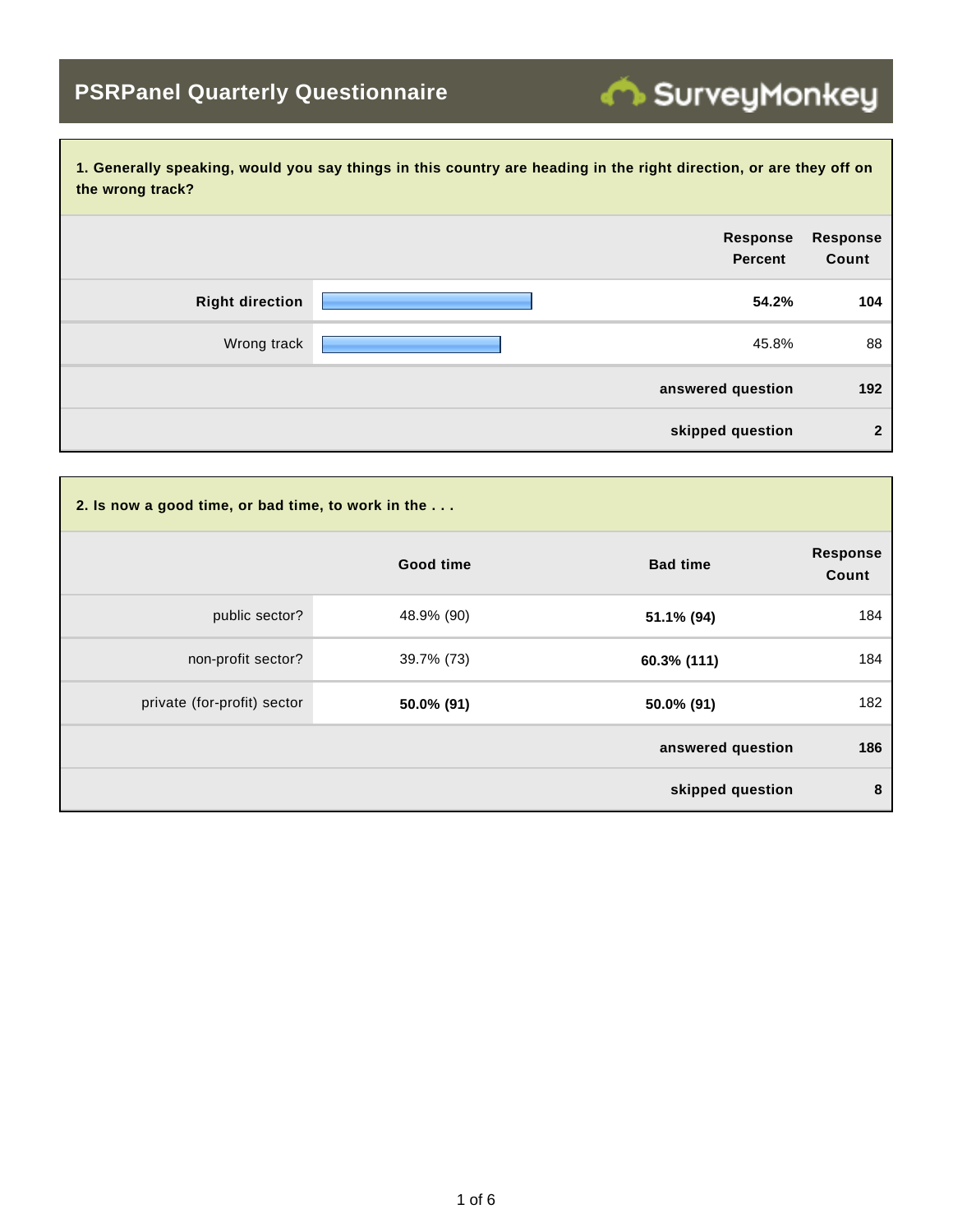| 3. Compared to last year, do you think that the job market this year (2011) will be better, worse, or about the<br>same in your field or profession? |                                   |                          |  |
|------------------------------------------------------------------------------------------------------------------------------------------------------|-----------------------------------|--------------------------|--|
|                                                                                                                                                      | <b>Response</b><br><b>Percent</b> | <b>Response</b><br>Count |  |
| <b>Better</b>                                                                                                                                        | 39.2%                             | 73                       |  |
| Worse                                                                                                                                                | 24.7%                             | 46                       |  |
| About the same                                                                                                                                       | 36.0%                             | 67                       |  |
|                                                                                                                                                      | answered question                 | 186                      |  |
|                                                                                                                                                      | skipped question                  | 8                        |  |

| 4. For a career in government, which degree do you think is most valuable to have? |                                   |                          |  |
|------------------------------------------------------------------------------------|-----------------------------------|--------------------------|--|
|                                                                                    | <b>Response</b><br><b>Percent</b> | <b>Response</b><br>Count |  |
| <b>MPA/MPP</b>                                                                     | 86.8%                             | 158                      |  |
| <b>MBA</b>                                                                         | 13.2%                             | 24                       |  |
|                                                                                    | answered question                 | 182                      |  |
|                                                                                    | skipped question                  | $12 \,$                  |  |

| 5. For a career in the non-profit sector, which degree do you think is most valuable to have? |                                   |                          |  |
|-----------------------------------------------------------------------------------------------|-----------------------------------|--------------------------|--|
|                                                                                               | <b>Response</b><br><b>Percent</b> | <b>Response</b><br>Count |  |
| <b>MPA/MPP</b>                                                                                | 67.8%                             | 124                      |  |
| <b>MBA</b>                                                                                    | 32.2%                             | 59                       |  |
|                                                                                               | answered question                 | 183                      |  |
|                                                                                               | skipped question                  | 11                       |  |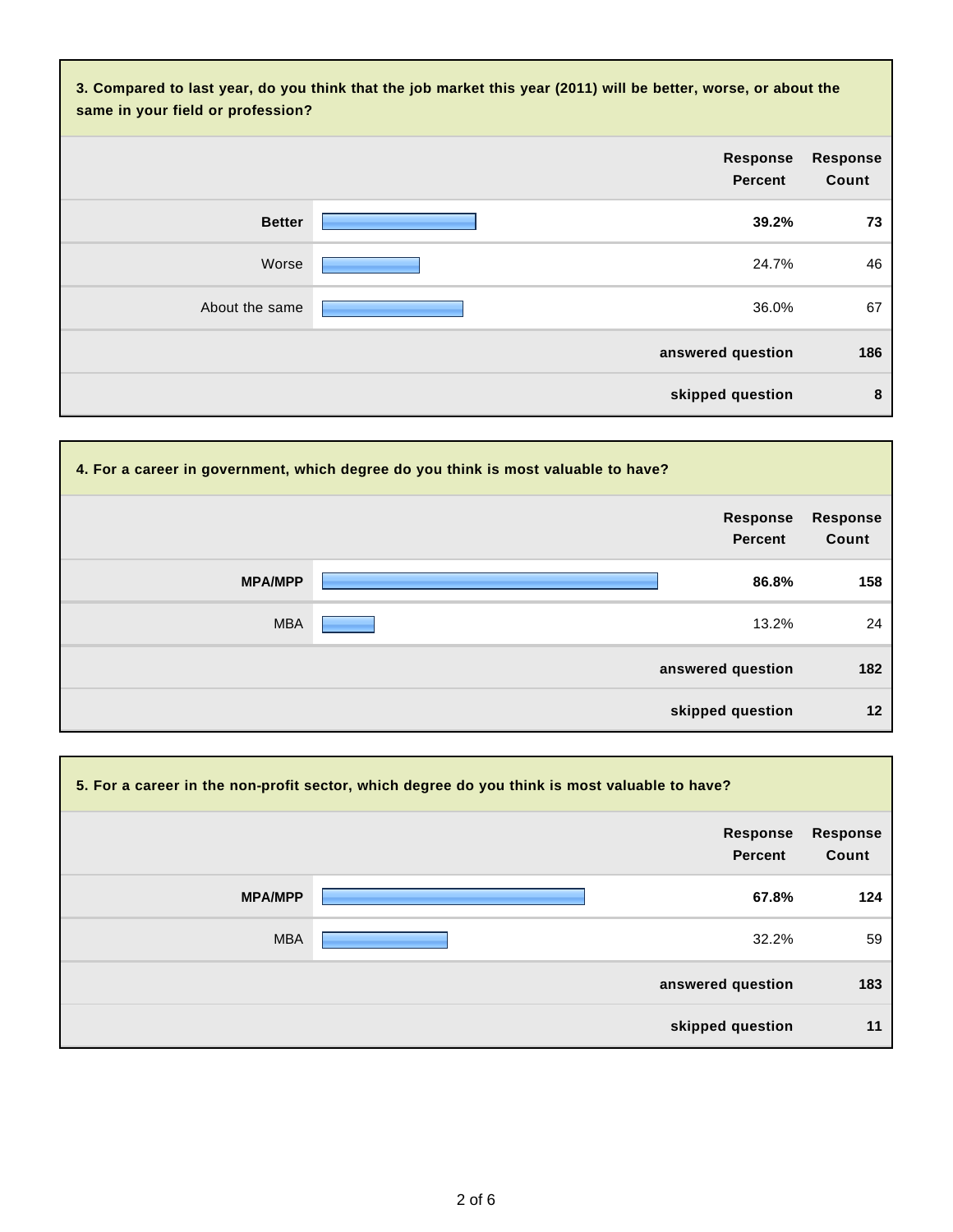**6. Please indicate how important you personally consider each of these aspects of a job:**

|                                                    | <b>Very</b><br>important | Important      | <b>Neither</b><br>important<br>nor<br>unimportant | <b>Not</b><br>important | Not at all<br>important | <b>Response</b><br>Count |
|----------------------------------------------------|--------------------------|----------------|---------------------------------------------------|-------------------------|-------------------------|--------------------------|
| Job security                                       | 42.8% (77)               | 44.4% (80)     | 11.7% (21)                                        | $1.1\%$ (2)             | $0.0\%$ (0)             | 180                      |
| High income                                        | $9.3\%$ (17)             | 58.2%<br>(106) | 25.3% (46)                                        | $5.5\%$ (10)            | $1.6\%$ (3)             | 182                      |
| Good opportunities for<br>advancement              | 47.5% (87)               | 43.7% (80)     | $7.7\%$ (14)                                      | $1.1\%$ (2)             | $0.0\%$ (0)             | 183                      |
| An interesting job                                 | 68.7%<br>(125)           | 26.9% (49)     | $4.4\%$ (8)                                       | $0.0\%$ (0)             | $0.0\%$ (0)             | 182                      |
| A job that allows someone to work<br>independently | 38.3% (70)               | 48.1% (88)     | 10.4% (19)                                        | $3.3\%$ (6)             | $0.0\%$ (0)             | 183                      |
| A job that allows someone to help<br>other people  | 53.6% (98)               | 37.7% (69)     | $8.2\%$ (15)                                      | $0.5\%$ (1)             | $0.0\%$ (0)             | 183                      |
| A job that is useful to society                    | 61.3%<br>(111)           | 34.3% (62)     | $3.9\%$ (7)                                       | $0.6\%$ (1)             | $0.0\%$ (0)             | 181                      |
| A job with flexible working hours                  | 37.0% (67)               | 43.1% (78)     | 15.5% (28)                                        | $3.9\%$ (7)             | $0.6\%$ (1)             | 181                      |
|                                                    |                          |                |                                                   |                         | answered question       | 183                      |
|                                                    |                          |                |                                                   |                         | skipped question        | 11                       |

| 7. How often do you use social networking (such as LinkedIn, GovLoop, or Facebook) |              |            |            |                   |                          |
|------------------------------------------------------------------------------------|--------------|------------|------------|-------------------|--------------------------|
|                                                                                    | <b>Daily</b> | Weekly     | Less often | <b>Never</b>      | <b>Response</b><br>Count |
| as part of your job                                                                | 12.1% (22)   | 20.9% (38) | 26.9% (49) | 40.1% (73)        | 182                      |
| as part of your professional life<br>(outside of work)                             | 23.0% (42)   | 32.2% (59) | 28.4% (52) | 16.4% (30)        | 183                      |
| as part of your personal life                                                      | 50.0% (91)   | 20.3% (37) | 13.7% (25) | 15.9% (29)        | 182                      |
|                                                                                    |              |            |            | answered question | 183                      |
|                                                                                    |              |            |            | skipped question  | 11                       |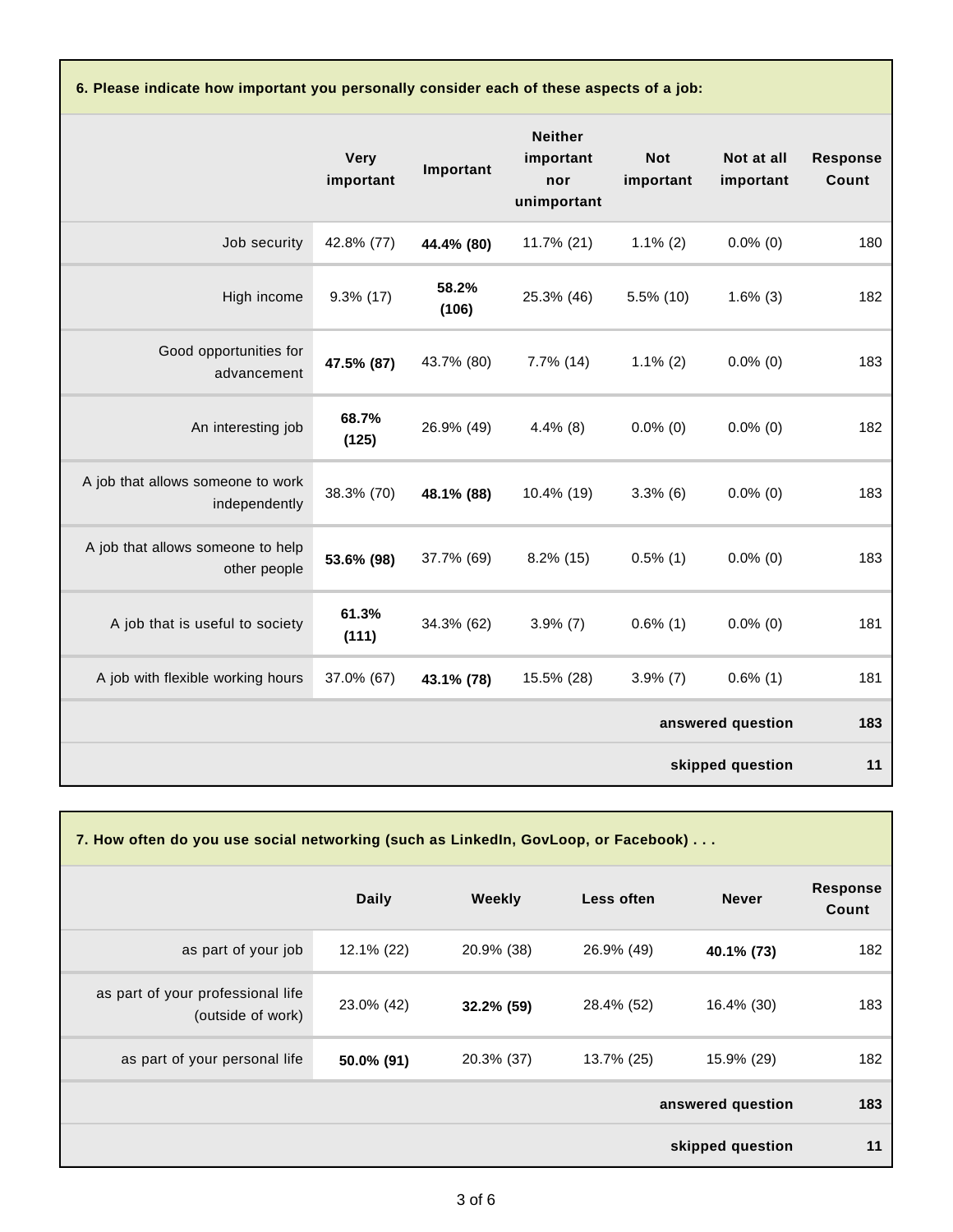| 8. Where do you currently work? |                                   |                          |
|---------------------------------|-----------------------------------|--------------------------|
|                                 | <b>Response</b><br><b>Percent</b> | <b>Response</b><br>Count |
| <b>Public sector</b>            | 56.8%                             | 104                      |
| Non-profit sector               | 23.0%                             | 42                       |
| Private (for-profit) sector     | 4.9%                              | $9\,$                    |
| Student/retired/unemployed      | 9.3%                              | 17                       |
| Other (please specify)          | 6.0%                              | 11                       |
|                                 | answered question                 | 183                      |
|                                 | skipped question                  | 11                       |

| 9. Are you |                                   |                          |
|------------|-----------------------------------|--------------------------|
|            | <b>Response</b><br><b>Percent</b> | <b>Response</b><br>Count |
| male       | 51.9%                             | 95                       |
| female     | 48.1%                             | 88                       |
|            | answered question                 | 183                      |
|            | skipped question                  | 11                       |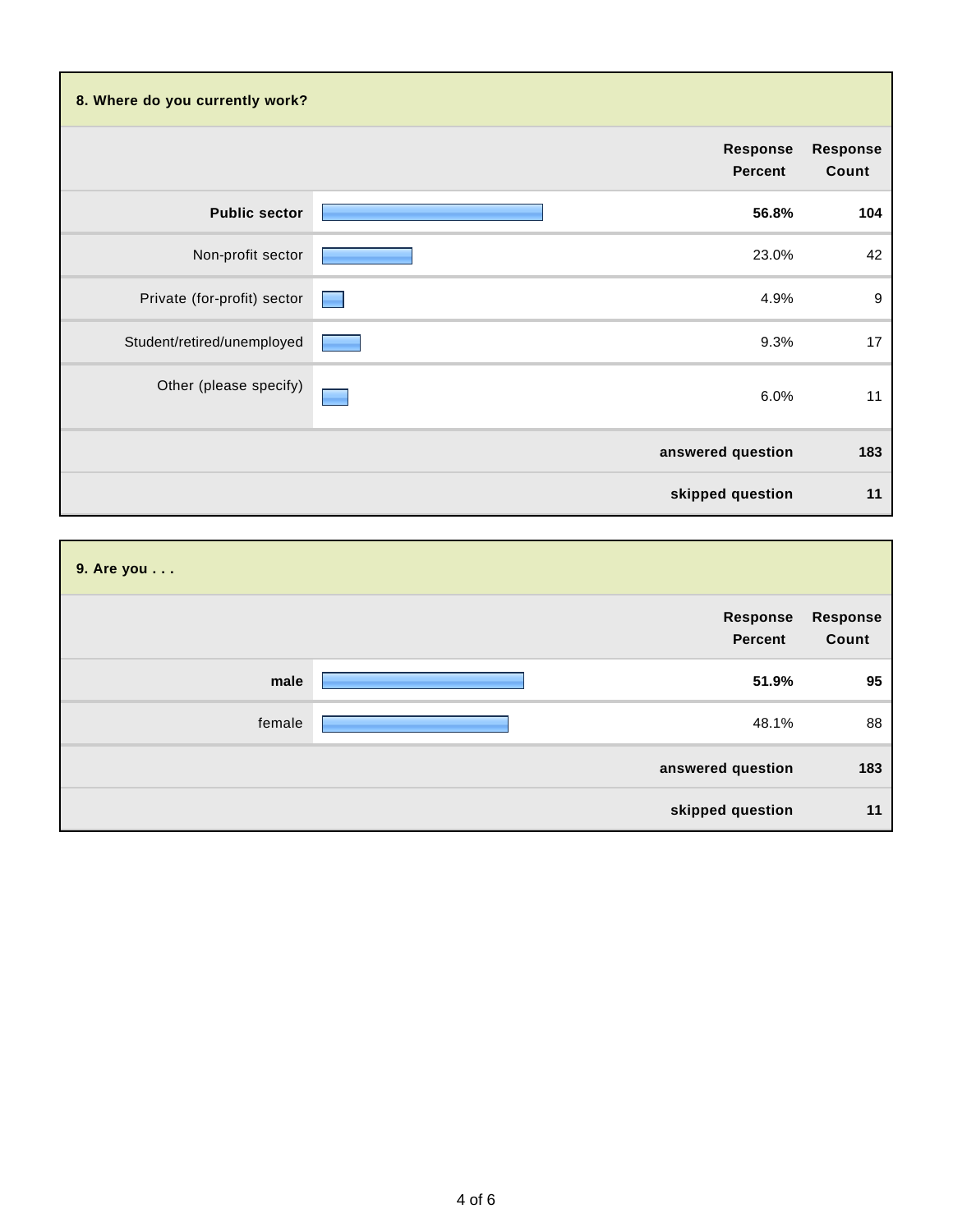| 10. What is your age? |                            |                          |
|-----------------------|----------------------------|--------------------------|
|                       | <b>Response</b><br>Percent | <b>Response</b><br>Count |
| 19 or under           | 0.0%                       | $\mathbf 0$              |
| 20-29                 | 16.9%                      | 31                       |
| 30-39                 | 21.3%                      | 39                       |
| 40-49                 | 27.9%                      | 51                       |
| 50-59                 | 25.1%                      | 46                       |
| 60-69                 | 8.2%                       | 15                       |
| 70 or older           | I<br>0.5%                  | $\mathbf{1}$             |
|                       | answered question          | 183                      |
|                       | skipped question           | 11                       |

| 11. Do you consider yourself to be |                     |                          |
|------------------------------------|---------------------|--------------------------|
|                                    | Response<br>Percent | <b>Response</b><br>Count |
| White                              | 73.5%               | 133                      |
| <b>Black</b>                       | 12.2%               | 22                       |
| Hispanic                           | 5.0%                | 9                        |
| Asian                              | 5.0%                | 9                        |
| Other                              | 4.4%                | 8                        |
|                                    | answered question   | 181                      |
|                                    | skipped question    | 13                       |